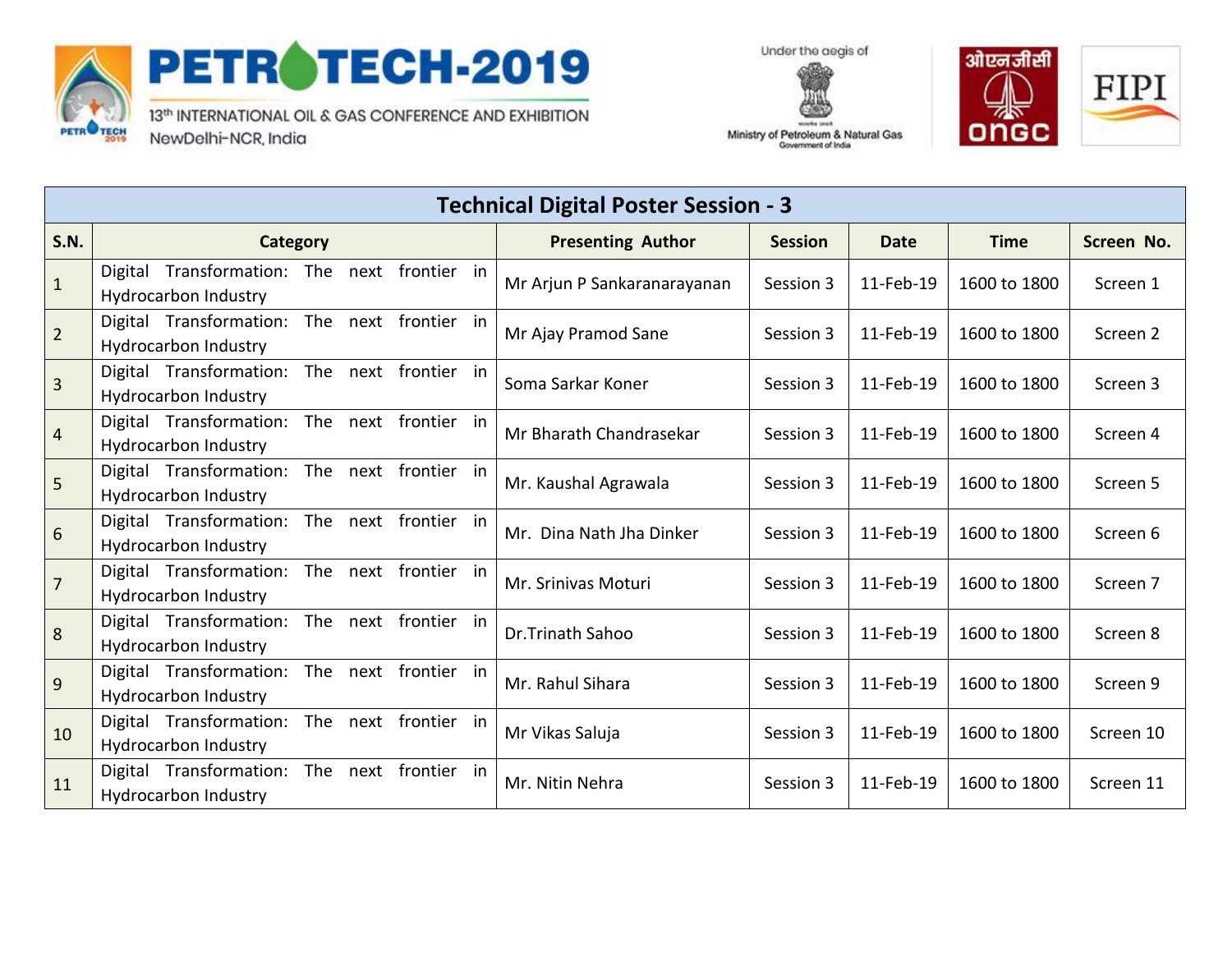

## PETROTECH-2019

13th INTERNATIONAL OIL & GAS CONFERENCE AND EXHIBITION NewDelhi-NCR, India





Ministry of Petroleum & Natural Gas Government of India

| 12 | Transformation:<br>The next frontier in<br>Digital | Ms. Shalini Chaturvedi          | Session 3 | 11-Feb-19 | 1600 to 1800 | Screen 12 |
|----|----------------------------------------------------|---------------------------------|-----------|-----------|--------------|-----------|
|    | Hydrocarbon Industry                               |                                 |           |           |              |           |
| 13 | Digital Transformation:<br>The next frontier in    | Mr. Balbir Singh                | Session 3 | 11-Feb-19 | 1600 to 1800 | Screen 13 |
|    | <b>Hydrocarbon Industry</b>                        |                                 |           |           |              |           |
| 14 | Digital Transformation:<br>The next frontier in    | Mr. Dibyajyoti Dasha            | Session 3 | 11-Feb-19 | 1600 to 1800 | Screen 14 |
| 15 | Hydrocarbon Industry                               |                                 |           |           |              |           |
|    | Digital Transformation:<br>The next frontier in    | Mr Prakhar Singh                | Session 3 | 11-Feb-19 | 1600 to 1800 | Screen 15 |
| 16 | Hydrocarbon Industry                               | Mr. Prafull Kumar Gupta         | Session 3 | 11-Feb-19 | 1600 to 1800 | Screen 16 |
|    | Digital Transformation:<br>The next frontier in    |                                 |           |           |              |           |
| 17 | Hydrocarbon Industry                               | Mr. Siddhartha                  | Session 3 | 11-Feb-19 | 1600 to 1800 | Screen 17 |
|    | Digital Transformation:<br>The next frontier in    |                                 |           |           |              |           |
| 18 | <b>Hydrocarbon Industry</b>                        | Mriyunjai Singh                 | Session 3 | 11-Feb-19 | 1600 to 1800 | Screen 18 |
|    | Digital Transformation:<br>The next frontier in    |                                 |           |           |              |           |
|    | Hydrocarbon Industry                               |                                 |           |           |              |           |
| 19 | <b>Refining Technology</b>                         | Mr Ajay Kumar                   | Session 3 | 11-Feb-19 | 1600 to 1800 | Screen 19 |
| 20 | <b>Refining Technology</b>                         | Uffelen<br>Roland<br>Van<br>Mr. | Session 3 | 11-Feb-19 | 1600 to 1800 | Screen 20 |
|    |                                                    | Mr H Nagendra                   |           |           |              |           |
| 21 | <b>Refining Technology</b>                         | Mr.A.V.S. Kaushik               | Session 3 | 11-Feb-19 | 1600 to 1800 | Screen 21 |
| 22 | <b>Refining Technology</b>                         | Mr Atul Kumar                   | Session 3 | 11-Feb-19 | 1600 to 1800 | Screen 22 |
| 23 | <b>Refining Technology</b>                         | Ms Cheshta Sharma               | Session 3 | 11-Feb-19 | 1600 to 1800 | Screen 23 |
| 24 | <b>Refining Technology</b>                         | Mr. Dmitry Amirkhanov           | Session 3 | 11-Feb-19 | 1600 to 1800 | Screen 24 |
| 25 | <b>Refining Technology</b>                         | Mr. L. Kumaresan                | Session 3 | 11-Feb-19 | 1600 to 1800 | Screen 25 |
| 26 | <b>Refining Technology</b>                         | Mr.Thomas                       | Session 3 | 11-Feb-19 | 1600 to 1800 | Screen 26 |